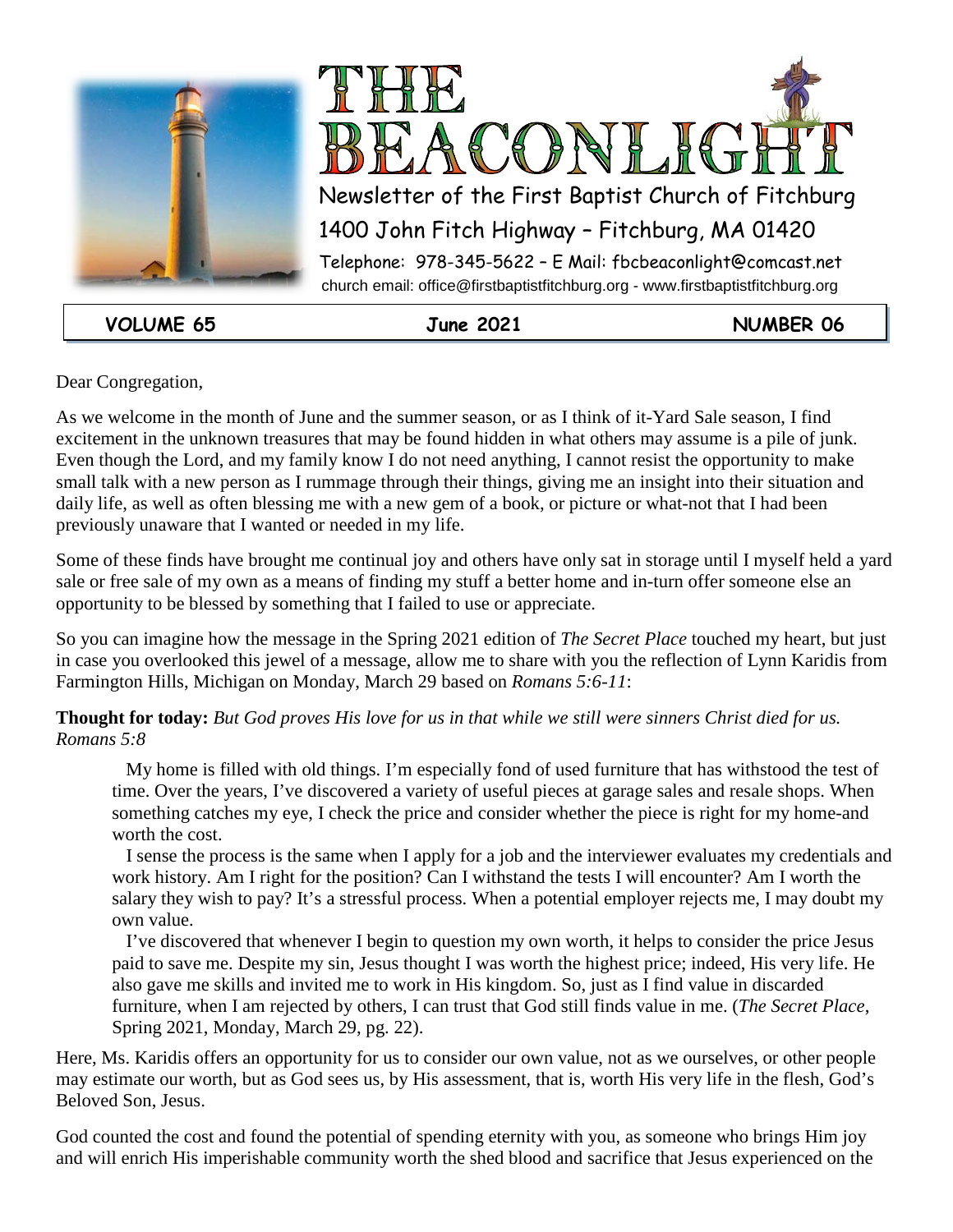cross in order to redeem you from sin that you may have the opportunity to recognize what He has done for you, receive Him as your Lord and Savior and be assured of your eternal salvation, that you may worship God and enjoy Him forever.

Through God's Word, itself full of rare treasures of wisdom and knowledge, God expresses that you are a unique, divinely created, precious person just as you are, even if the person you see when you look in the mirror looks broken, dirty, worn or in need of repair. Even if you at any point feel like trash, I pray that you know how much you are treasured in this, and every season of your life as a precious child of the Most High God.

Should you like a reminder of God's love, support and plans for you, you are welcome to pick up a copy of the Summer edition of *The Secret Place* or request one be mailed to you. May the Lord bless and keep you all.

Regards, Pastor Meredith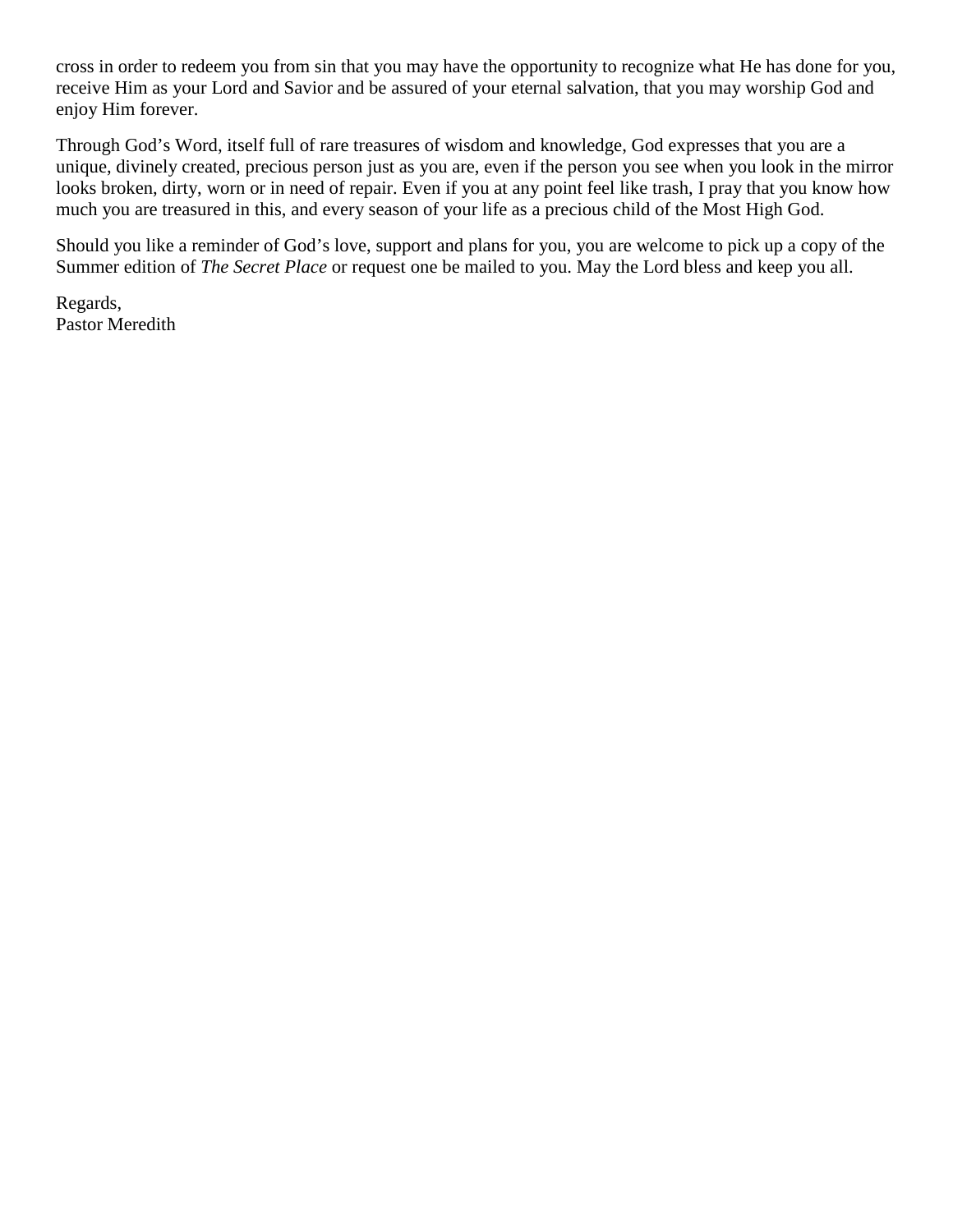

# **Diane Hope**

Diane V. (Abell) Hope, 71 of Lunenburg died on May 17, 2021 at her home surrounded by her loving family after an illness.

Diane was born on June 1, 1949 in Fitchburg, daughter of Sidney B. and Ruth (Arnold) Abell. Diane graduated from Lunenburg High School in 1967, and then graduated from Fitchburg State College in 1971 with her teaching degree. She went on to become an LPN, graduating from Montachusett Regional Technical School and later became a Registered Nurse, graduating from Mt. Wachusett Community College. She worked for more than 40 years for Health Alliance Hospital, first at the Burbank Hospital and then the Leominster Hospital.

Diane was married for nearly 43 years to James A. Hope Sr. who passed away in 2019. She is survived by her son James A. Hope Jr. and his wife Amanda of Chelmsford, her siblings; Patricia Card and her husband Dr. Rev. Malcolm of Moncton N.B. Canada, Roger Abell and his wife Louise of Fitchburg, Randolph Abell and his wife Nancy of Dover PA, Barbara Dewitt and her husband David of Gardner, Sidney (Byron) Abell Jr. and his wife Pat of Lunenburg, Virginia Needham and her husband Richard of Hooksett NH, Jennifer Abell of Fitchburg, and Matthew Abell and his wife Michelle of Fitchburg, as well as nieces, nephews and cousins.

Diane was a member of the First Baptist Church of Fitchburg, where she was a longstanding Deacon of Caring Ministry, member of the choir, and Minister of Music. In addition to her church activities and music, Diane also enjoyed reading, tea, movies, and making memories during vacations to NH, VT, FL, and other locations. She loved spending time with family and friends, whether going out to eat or hosting celebrations at the home. She was very generous and caring, with lots of energy lived each day to the fullest, and always made the people around her feel loved and special.

We appreciate the Leominster Hospital and the Health Alliance Hospice Program for their care of Diane in her last days.

A Funeral Service will be held on Saturday, June 5, 2021 at 11:30am in the First Baptist Church of Fitchburg, 1400 John Fitch Highway. Burial will follow in Forest Hill Cemetery Fitchburg. A calling hour will be held Saturday morning in the church from 10:30 until 11:30.

In lieu of flowers, donations in Diane's memory may be made to the: First Baptist Church Memorial Fund, 1400 John Fitch Highway, Fitchburg, MA, 01420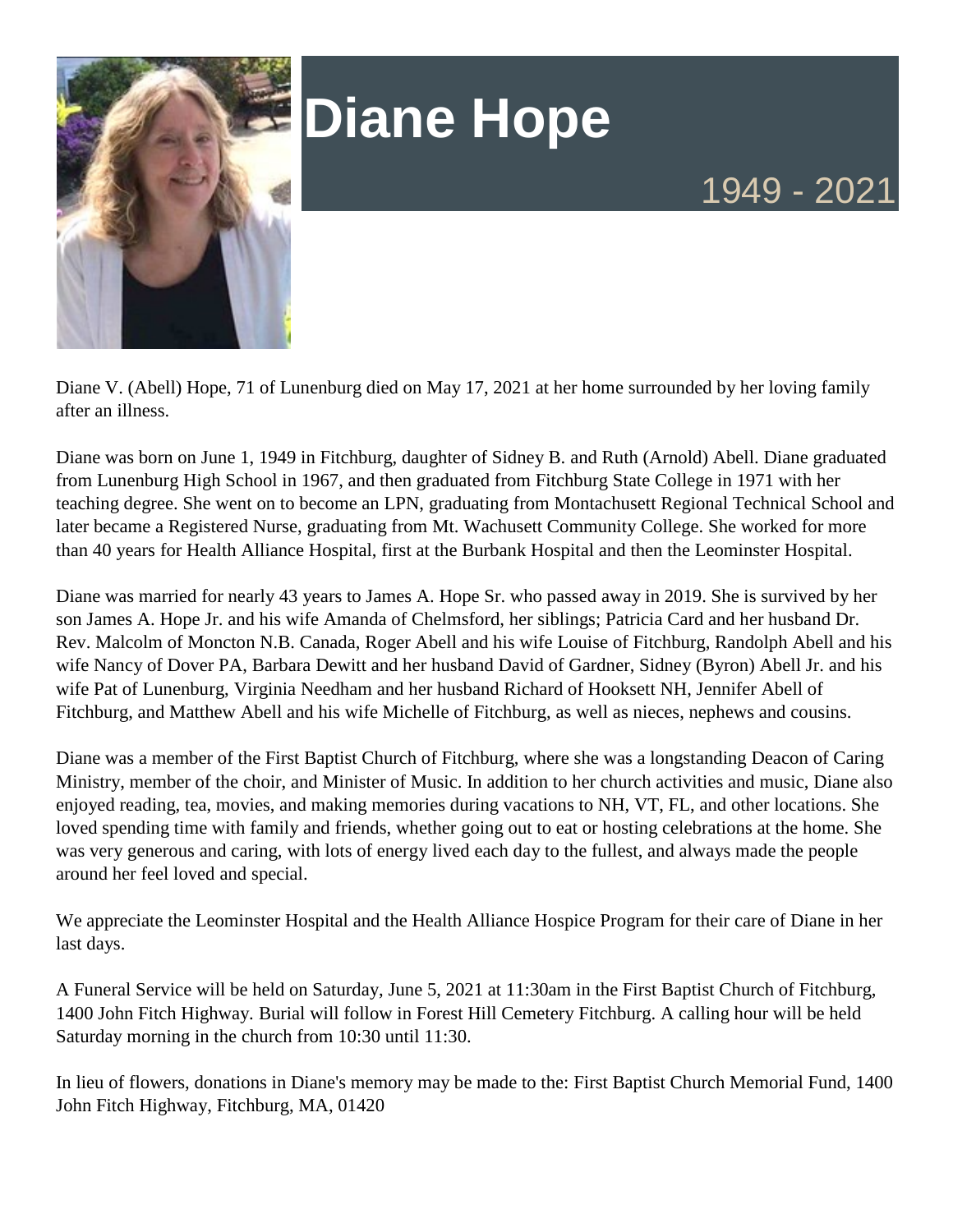### HOST FAMILIES NEEDED

Open your home and heart to an International Exchange Student from a variety of 8 countries. They are 15-18 yrs. old, fully insured, bring their own spending money, all speak English and would attend your local high school for the academic year 2021-2022.

.Host Families are asked to provide a bed and meals. Host Families can be a single parent, those with very young children who would enjoy a big brother or sister, those with middle school or high school aged children, or those where the children are grown and no longer live at home.

Perfect matches are made between those of the host families and those of the student. An exchange student can share a room with another sibling. Bring the world to your doorstep, and make a friendship for a lifetime. Contact Area Coordinator Pat Darby of Northwest Services PEACE Program, Inc. at 978-632- 8270 or email: [patdarby6@yahoo.com.](mailto:patdarby6@yahoo.com) Visit our website: [www.nw-services.com](http://www.nw-services.com/)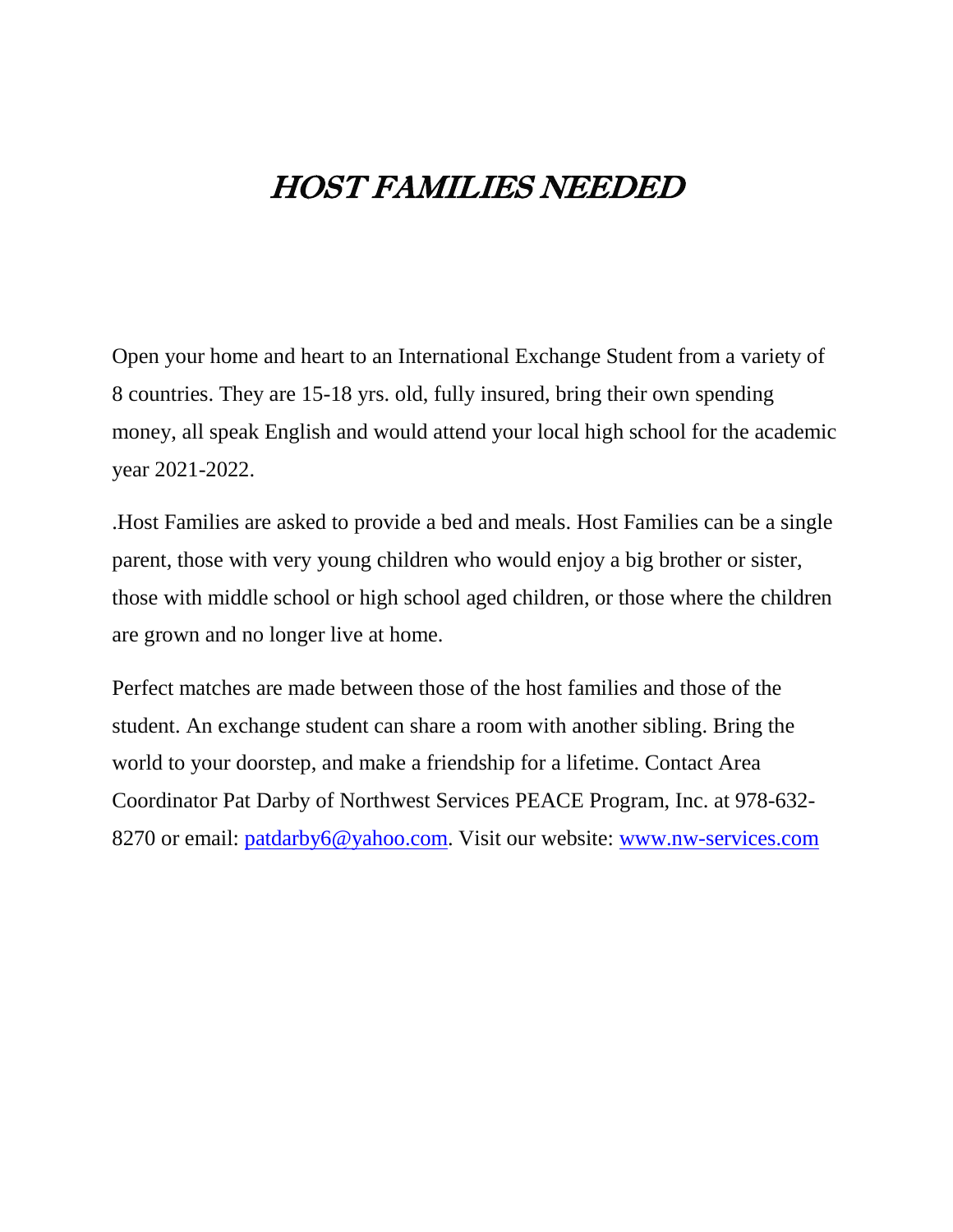### **Let Love Flow**A Letterfrom Your World Relief Officer

 *"Nobody hungry,nobody thirsty,*

*shade from the sun, shelter from the wind, For the Compassionate One guidesthem, takes themto the best springs." -Isaiah 49:10*

Dear American Baptist Leaders,

The year 2020 was unlike any year we have witnessed in our lifetime.Record- breaking fires on the west coast of the U.S. devastated communities and burned millions of acres. An extremely active hurricane season brought destruction to the Gulf Coast and Central America. A massive explosion in Beirut displaced thousands of individuals. All these events happened in the midst of the prolonged COVID-19 global pandemic. We are living in a time of uncertainty. And yet, even with so much that is unclear about the future, one thing is certain: through this ministry of One Great Hour of Sharing, you continue to Let Love Flow.

The COVID-19 pandemic has impacted every area of our personal and communallives.In the same way, it also touched every area of the work of One Great Hour of Sharing: sustainable development,disaster relief, and refugee support.With so many in need, your compassion is more important than ever.

We have carried into 2021 many of the same challenges. Disasters will continue to occur. Displaced populations remain vulnerable. And hundreds of millions of people around the world struggle under the weight of poverty. Thanks to your faithfulness and generosity, One Great Hour of Sharing will continue to respond.

Events of the past year have shown us that, even in times when we cannot be physically together in one place, our offerings to support One Great Hour of Sharing continue to strengthen our church's presence all *over* the world:

providing water to' the thirsty,food for the hungry, and hope for the weary. When

you give to One Great Hour of Sharing, you "Let Love Flow." Your generosity ensures that the transforming power of love continues to change the world.

> Lisa Rothenberger-Winter World Relief **Officer**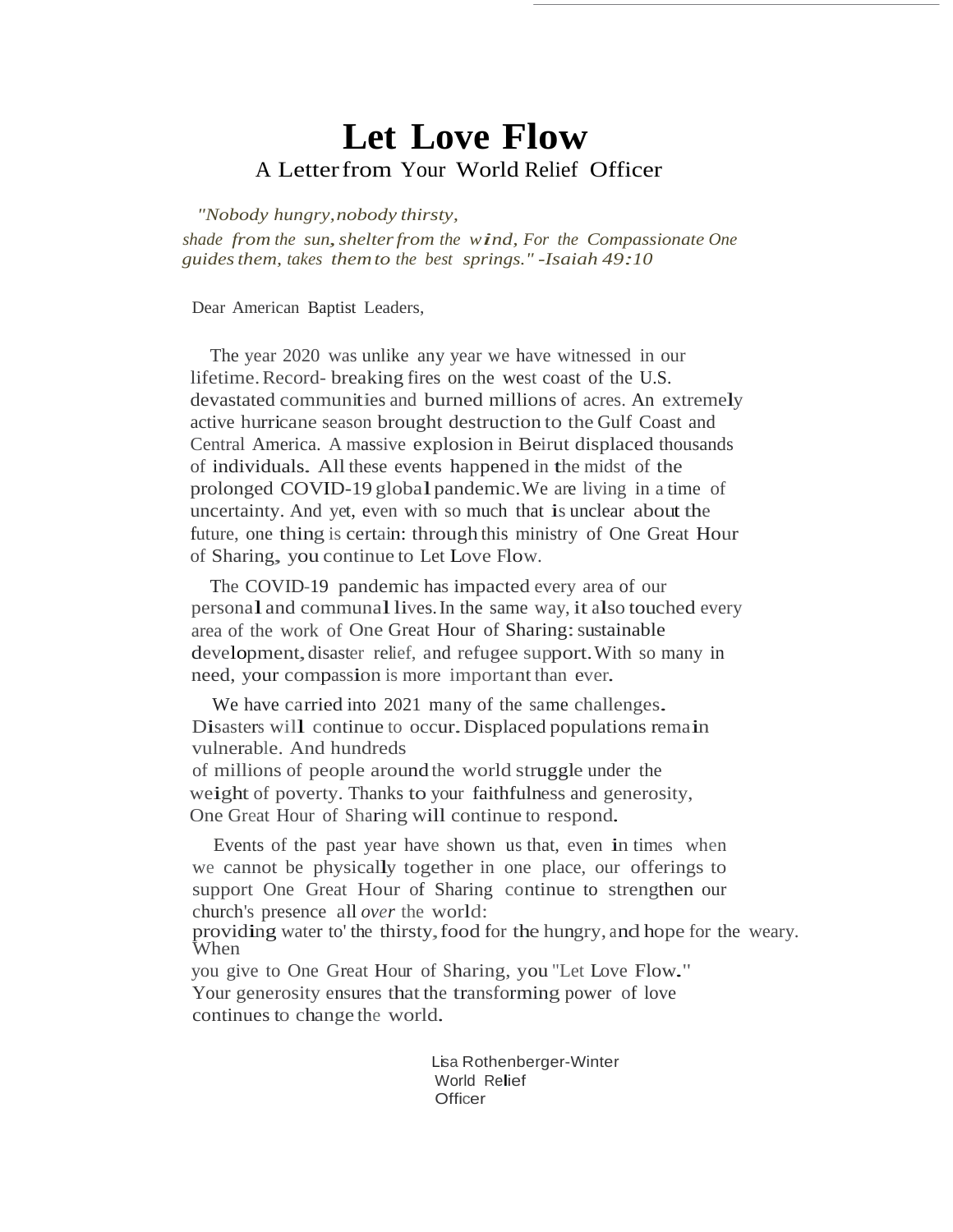# **Local News**

Ξ

*Please consider signing up for...*

*Worship Leader Usher Door Greeter or Coffee Hour We all enjoy these services!*

*When Life gets*

*to hard to stand*

*Kneel*

*Careful Planning Makes a Difference*

**ANTHONY V. FEROCI, JR. ATTORNEY AT LAW**

114 Merriam Ave - Suite 204 Leominster, MA 01453 978-466-5011

Elder and Disability Law Medicaid Planning Estate Planning



When the world comes crashing in And chaos rules my mind, I turn my heart to you, Lord, And pure, sweet peace I find.

You lift me out of trouble You comfort me in pain; You nourish, heal and cleanse me, Like cool, refreshing rain.

In times of joy and bliss, When things are going right, You lift me even higher, And fill me with delight. You listen to my prayers; You hear my every plea; I'm safe because I know You're always there for me. *Joanna Fuchs*

*Please consider submitting to the Beaconlight to Help keep it going.*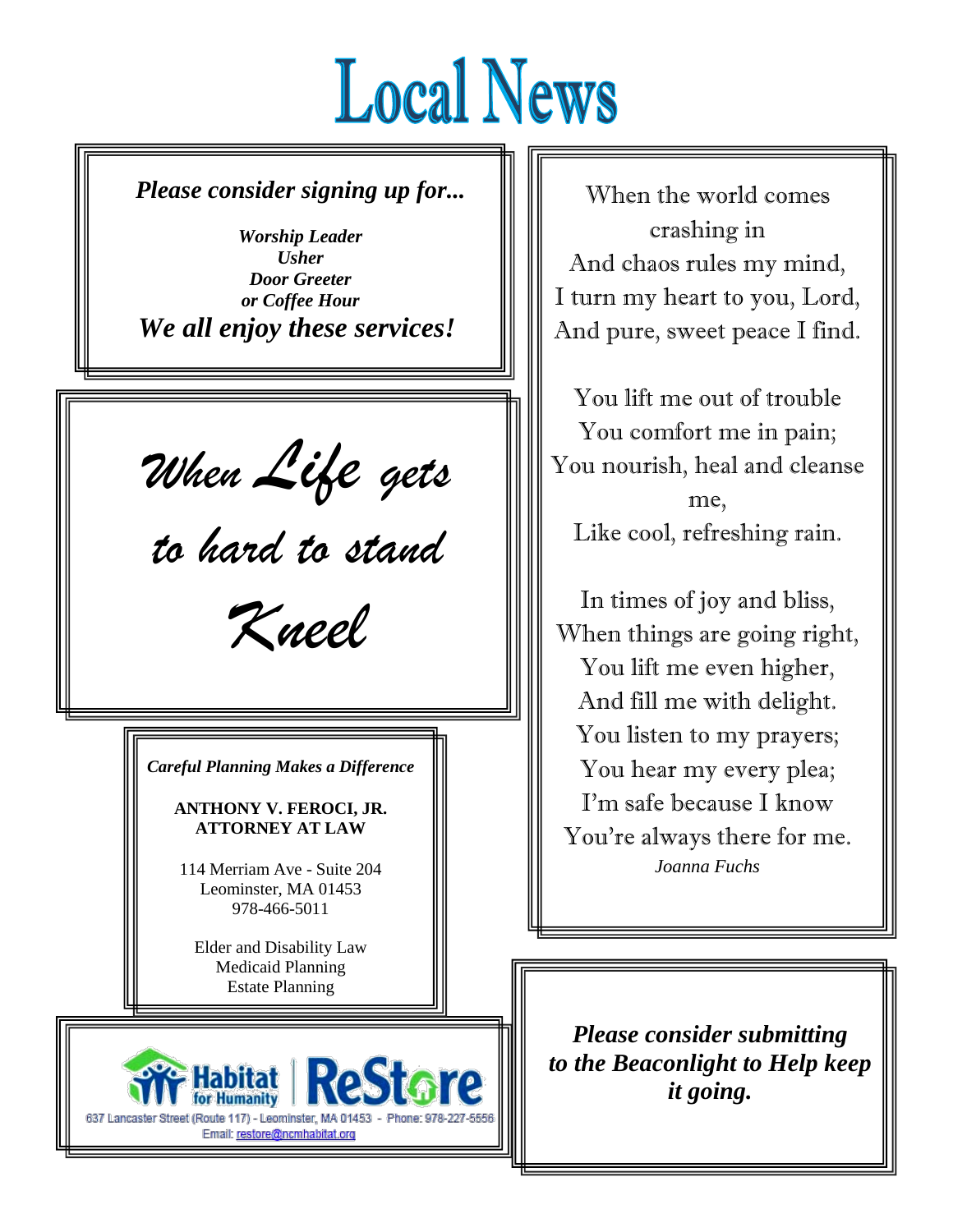## Recipe of the Month

### *Coke - Soaked Bacon*



### **Ingredients**

**24 ounces thick-cut bacon 2 cans [Coca-Cola](https://www.amazon.com/gp/search/ref=as_li_qf_sp_sr_il_tl?ie=UTF8&tag=aspiper-20&keywords=coca-cola&index=aps&camp=1789&creative=9325&linkCode=xm2&linkId=7b902ac6857842c214467046381a44fe) 12-ounce cans**

### **Instructions**

**1. Separate the bacon strips and pile them in a baking dish. Pour the Coke over the top of the bacon. Cover, refrigerate, and allow the bacon to soak for 2 hours. Drain off the liquid in preparation for baking.**

**2. Preheat the oven to 400 degrees F. Line two large rimmed baking sheets with parchment paper. Lay the bacon strips on the parchment close together (but not overlapping) and bake for approximately 25 minutes, until crisp and caramelized.**

A 2-ingredient wonder. **Coke Soaked Bacon** is so tender and uniquely flavored, you'll make excuses to serve it on everything!

Recently I was thinking back to something I watched my dad do in the kitchen as a little girl. He used to soak ribs in Coke or Dr. Pepper to tenderize the meat before grilling.

It made me wonder what *other* pork products might benefit from a long bath in soda. After considering pork chops and ham, I thought I'd give good ol' bacon a try.

Believe it or not, I discovered magical things happen to bacon strips when they are marinated in Coke for an extended period of time.

Because bacon strips are so fatty, they don't absorb the Coke, per se. So the bacon doesn't become ultra sweet as one might think. Instead, the carbonation and sugar break down the bacon making it limber and easy to bite through, once cooked. The Coke also seems to reduce the salt a bit leaving the bacon with a dusky caramelized flavor.

I found [baking the bacon](https://www.aspicyperspective.com/oven-bacon/) in the oven to be the best cooking method since the bacon is damp… All the grease splatter takes place behind a closed oven door.

The unique caramelized flavor and tender melt-inyour-mouth texture make Coke Soaked Bacon a great addition to sandwiches, wraps, or chopped up on salads because it's not the least bit tough.

So try putting these two guilty pleasures together. The effect is intriguing to say the least!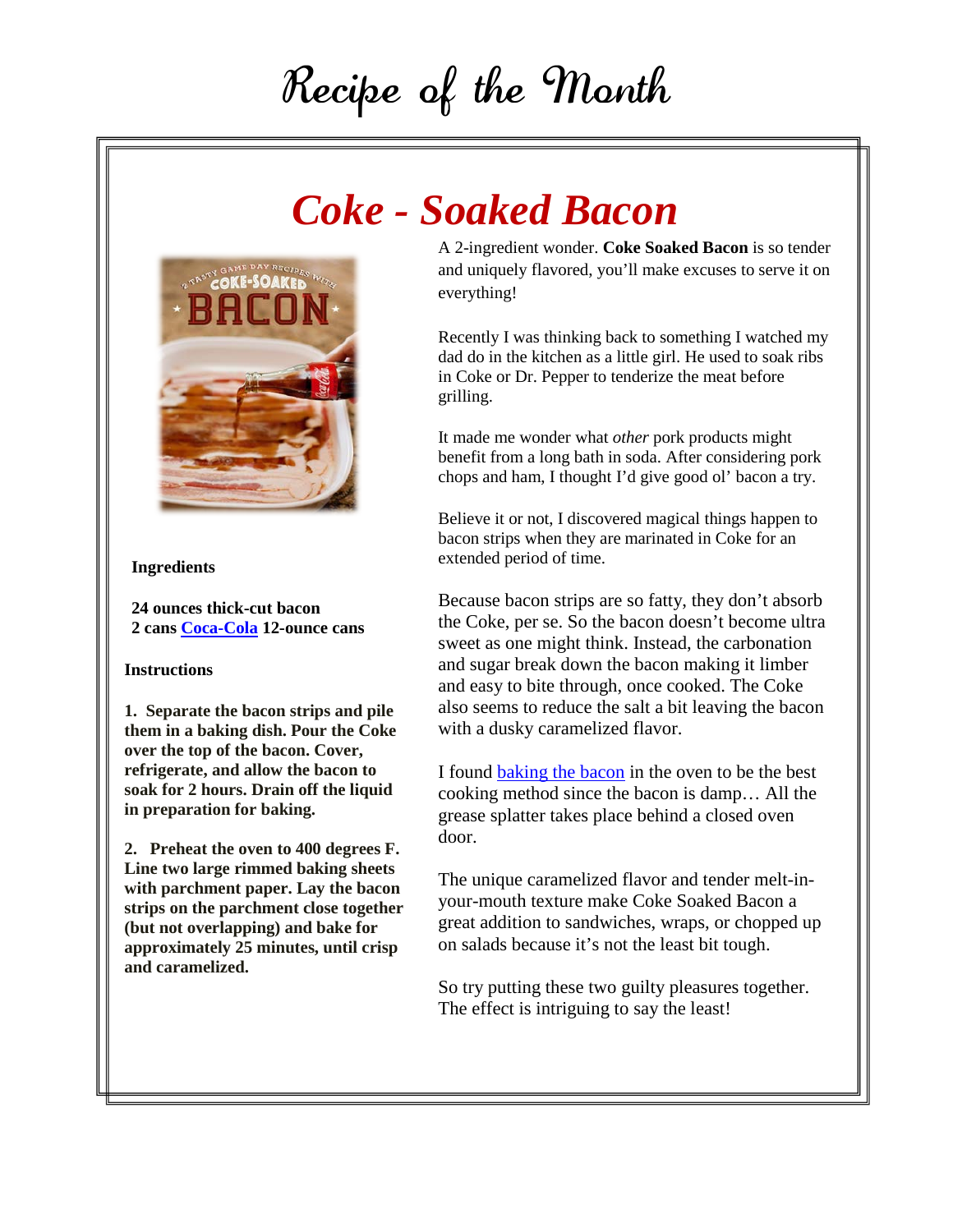

- **2. Jessie Njamnshi 3. Joshua Bigelow**
- **5. Eric Primeau**
- **6. More Chingor**
- **12. Kedi-Nora Shei**
- **14. Kevin Mutindwa**
- **25. Steven Bigelow**
- **28. Amy Weeks**



### June Birthdays June Anniversaries





IF YOU'RE BIRTHDAY OR ANNIVERSARY IS NOT HERE, LET US KNOW AND WE'LL INCLUDE IT IN THE BEACONLIGHT! REMEMBER TO NOTIFY THE CHURCH OFFICE WITH ADDITIONS OR CORRECTIONS TO YOUR ADDRESS OR TO OUR MONTHLY LISTING OF BIRTHDAYS AND ANNIVERSARIES CONTACT THE CHURCH OFFICE 978-345-5622 E-MAIL: FBCBEACONLIGHT@COMCAST.NET